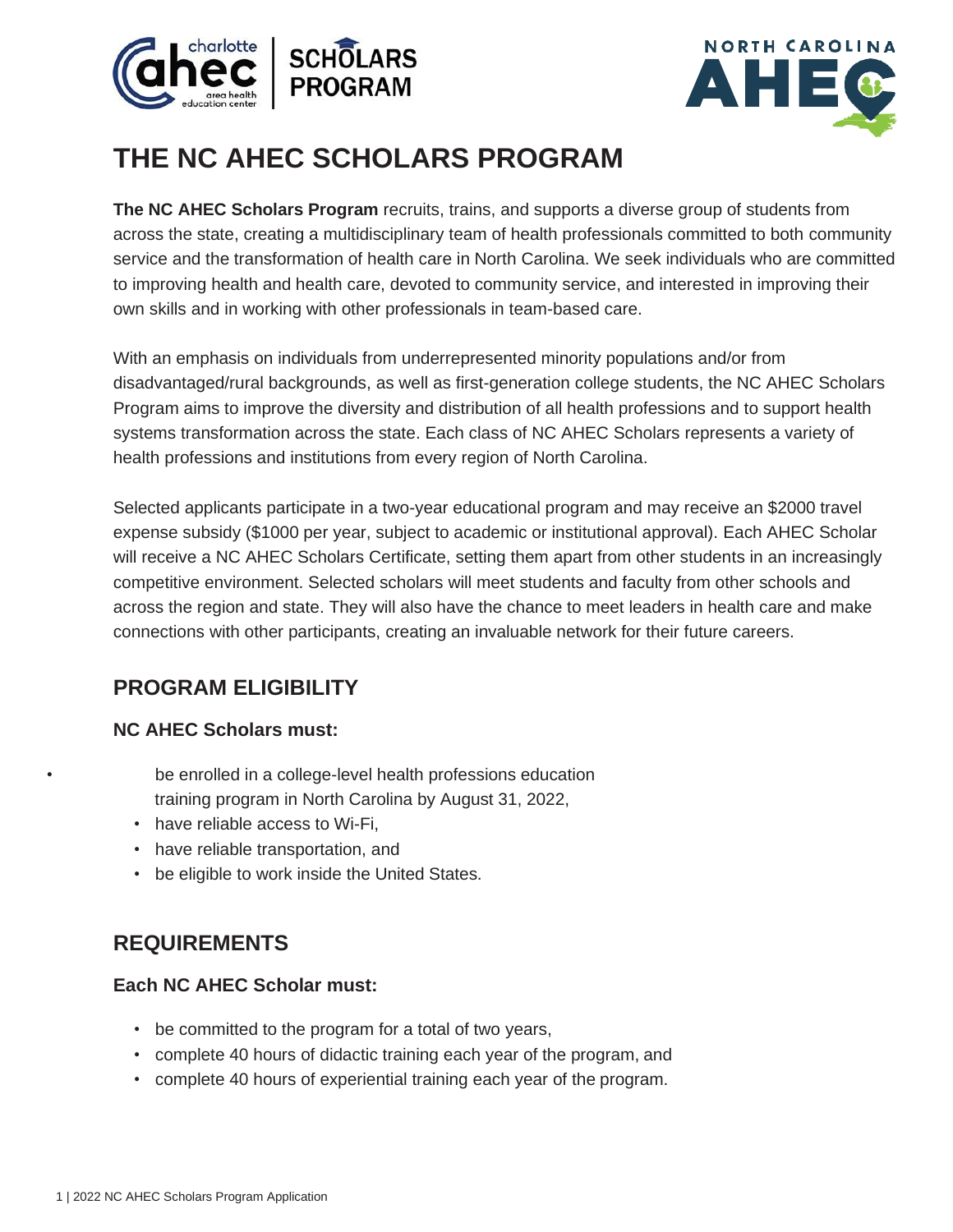

## **Part 1: APPLICANT INFORMATION**

| Last Name                              | <b>First Name</b>                                                                                                                                                                                                                                             | Middle Name             |
|----------------------------------------|---------------------------------------------------------------------------------------------------------------------------------------------------------------------------------------------------------------------------------------------------------------|-------------------------|
| Year of Birth                          | Gender                                                                                                                                                                                                                                                        |                         |
| <b>PERMANENT/HOME ADDRESS</b>          |                                                                                                                                                                                                                                                               |                         |
| <b>Street Address</b>                  |                                                                                                                                                                                                                                                               | <b>Apartment Number</b> |
| City                                   | <b>State</b>                                                                                                                                                                                                                                                  | Zip Code                |
| <b>CURRENT/LOCAL ADDRESS</b>           |                                                                                                                                                                                                                                                               |                         |
| <b>Street Address</b>                  |                                                                                                                                                                                                                                                               | <b>Apartment Number</b> |
| City                                   | <b>State</b>                                                                                                                                                                                                                                                  | Zip Code                |
| <b>CONTACT INFORMATION</b>             |                                                                                                                                                                                                                                                               |                         |
| Home Phone                             | Cell Phone                                                                                                                                                                                                                                                    |                         |
| <b>Email Address</b>                   |                                                                                                                                                                                                                                                               |                         |
|                                        | This will be the primary address for contacting you during the application process. Please use a personal email address and<br>NOT a school email address. We want to keep in touch with you after the program, and you may lose access to your school email. |                         |
| RACE/ETHNICITY (SELECT ALL THAT APPLY) |                                                                                                                                                                                                                                                               |                         |
| American Indian/Alaskan Native         | Hispanic or Latino                                                                                                                                                                                                                                            | Asian                   |
| Native Hawaiian/Pacific Islander       | <b>Black or African American</b>                                                                                                                                                                                                                              | White/Caucasian         |
| Other (please specify)                 |                                                                                                                                                                                                                                                               |                         |
| <b>ETHNIC GROUP</b>                    | Hispanic/Latino<br>Non-Hispanic                                                                                                                                                                                                                               |                         |
| <b>LANGUAGES</b>                       |                                                                                                                                                                                                                                                               |                         |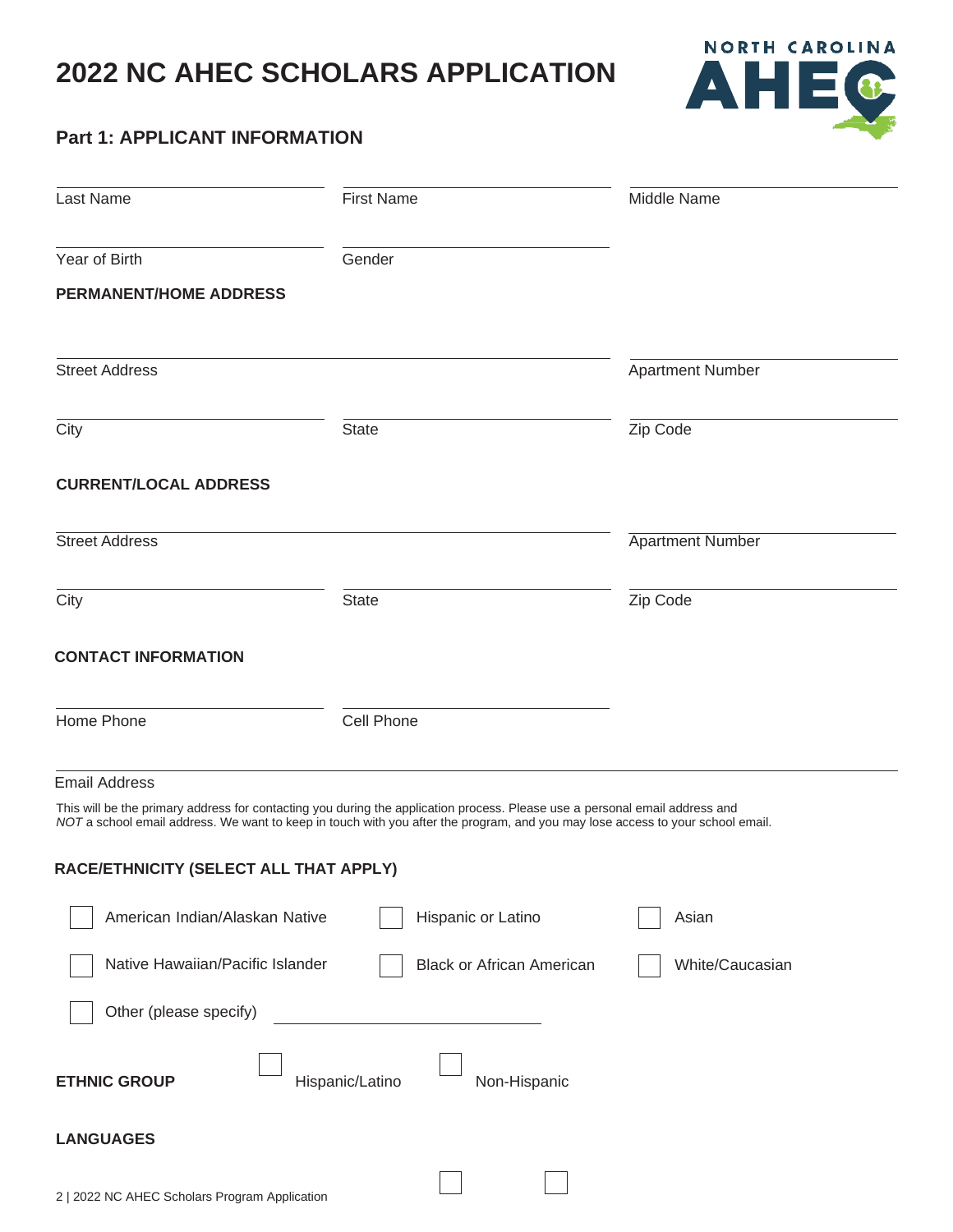If yes, what language(s)?

<u> 1990 - Johann Barnett, mars et al. 1990 - Anna anno 1991.</u>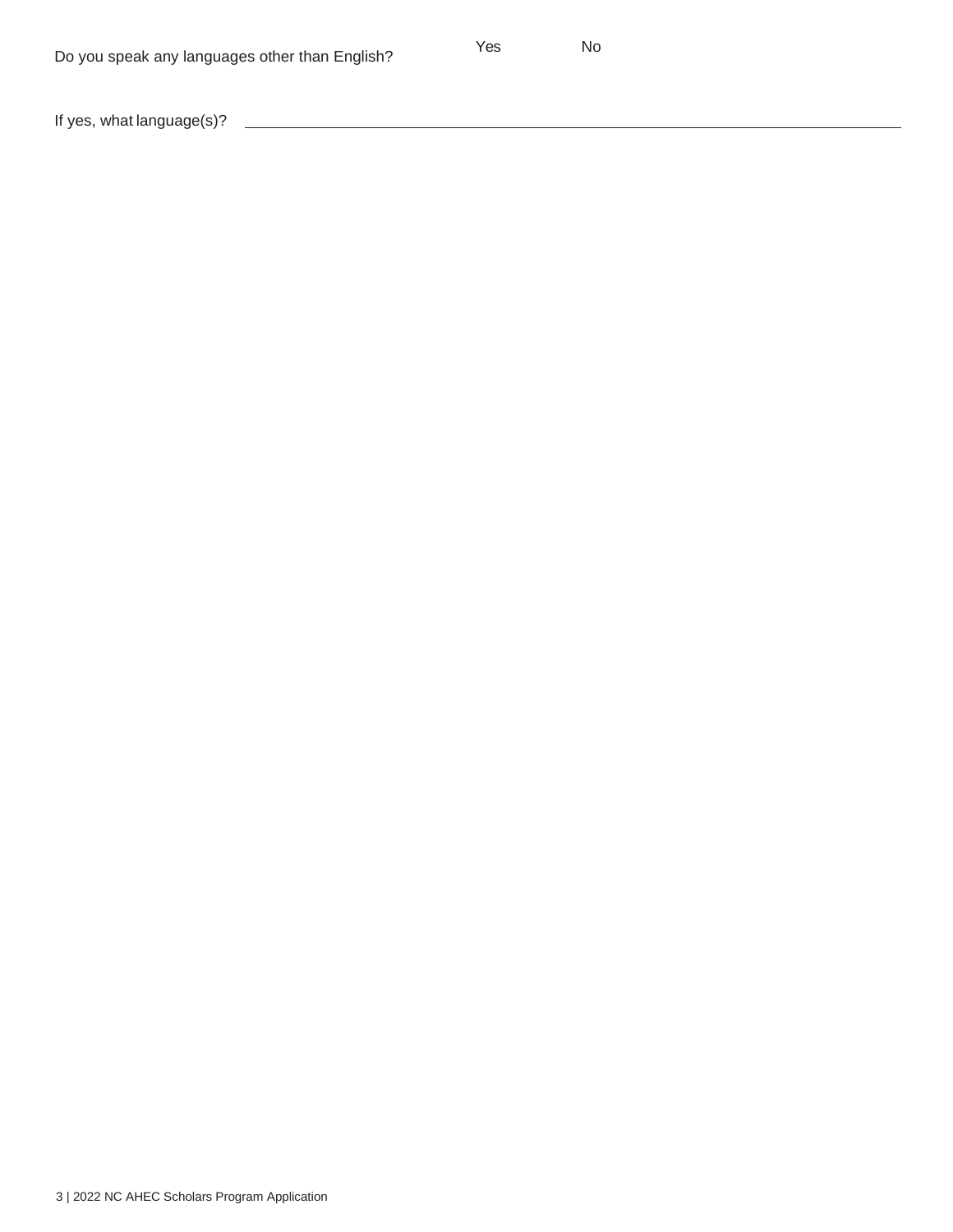#### **Part 2: ACADEMIC INFORMATION**

#### **HIGH SCHOOL EDUCATION**

| Name of High School                                              |                              | <b>Graduation Year</b>                |
|------------------------------------------------------------------|------------------------------|---------------------------------------|
| City                                                             | State                        | County                                |
| <b>COLLEGE EDUCATION</b>                                         |                              |                                       |
| College/University/Community College you are currently attending |                              | Anticipated Graduation Date (mm/yyyy) |
| City                                                             | <b>State</b>                 |                                       |
| <b>DISCIPLINE/PROGRAM ENROLLED</b>                               |                              |                                       |
| Allied Health (specify specialty)                                | <b>Clinical Psychologist</b> | Dental                                |
| Dietician                                                        | Medicine (MD/DO)             | <b>MHA</b>                            |
| Nursing (specify specialty)                                      | Pharmacy                     | Physicians Assistant                  |
| Physical Therapy                                                 | Physician Therapy Asst.      | Public Health                         |
| Radiography                                                      | Respiratory                  | Social Work                           |
| Other (please specify)                                           |                              |                                       |
| Specify specialty, if applicable:                                |                              |                                       |
| <b>HONORS/SCHOLARSHIPS</b>                                       |                              |                                       |

What academic honors and/or scholarships have you received?

What extracurricular activities have you participated in?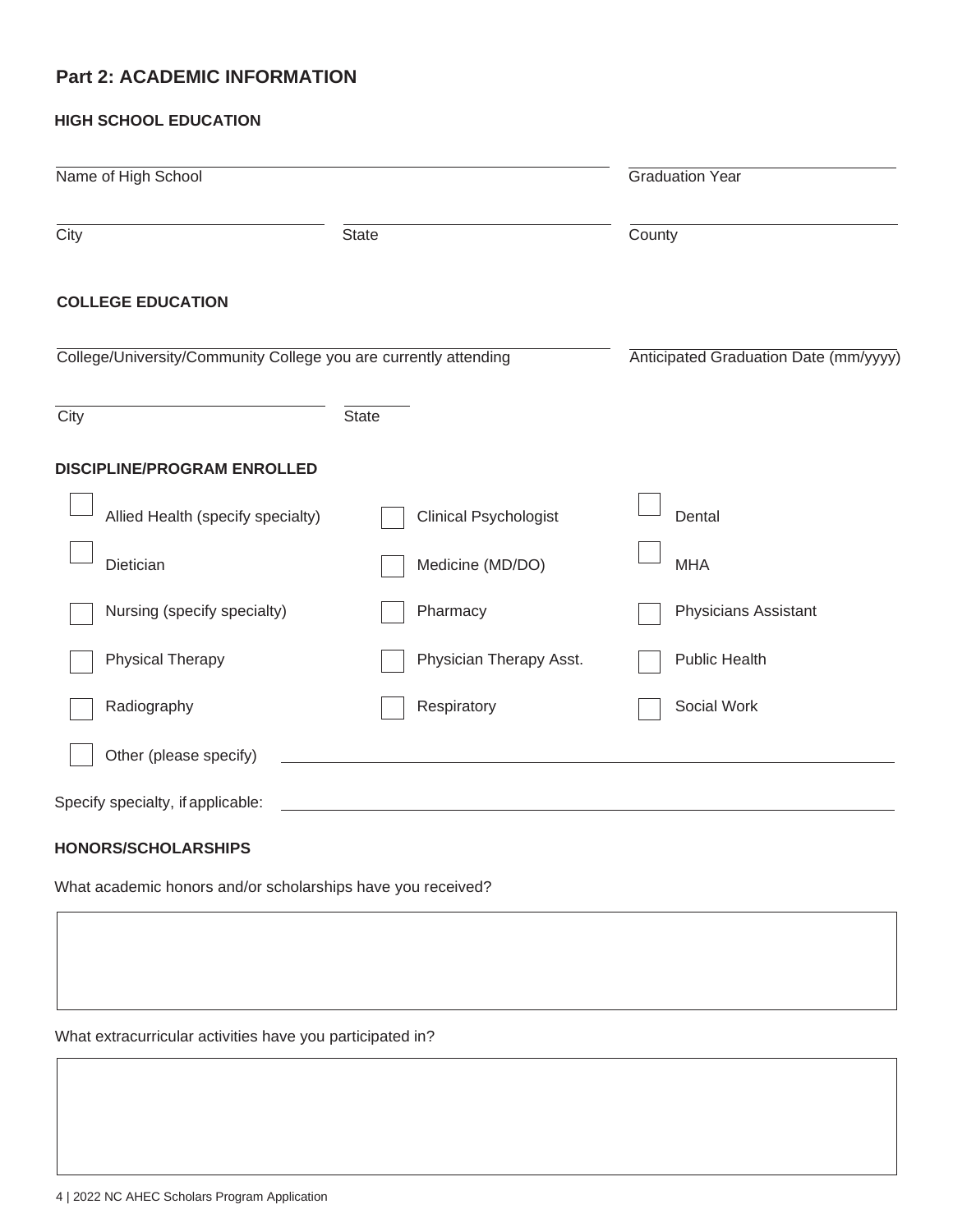## **Part 3: FAMILY / BACKGROUND**

| Are you the first generation in your family to attend college?       | $\vert \vert$ Yes | $\vert$ No |
|----------------------------------------------------------------------|-------------------|------------|
| Will you be the first in your family to receive a bachelor's degree? | <b>Nes</b>        | $\vert$ No |

If applicable, describe any family or personal hardships or unique circumstances you would like to share.

## **Part 4: INTEREST INFORMATION**

 $\sqrt{2}$ 

How did you learn about the NC AHEC Scholars Program?

| Have you participated in AHEC health careers programs?<br>Yes<br>No<br>(For example: summer camps, conferences, academic enrichment programs) |
|-----------------------------------------------------------------------------------------------------------------------------------------------|
| If yes, state which AHEC, the program name, and the dates attended:                                                                           |
| Indicate other programs that you have participated in:<br>SEP Science Enrichment Preparation Program                                          |

MED Medical Education Development Program

| Other (please specify) |  |  |  |
|------------------------|--|--|--|
|------------------------|--|--|--|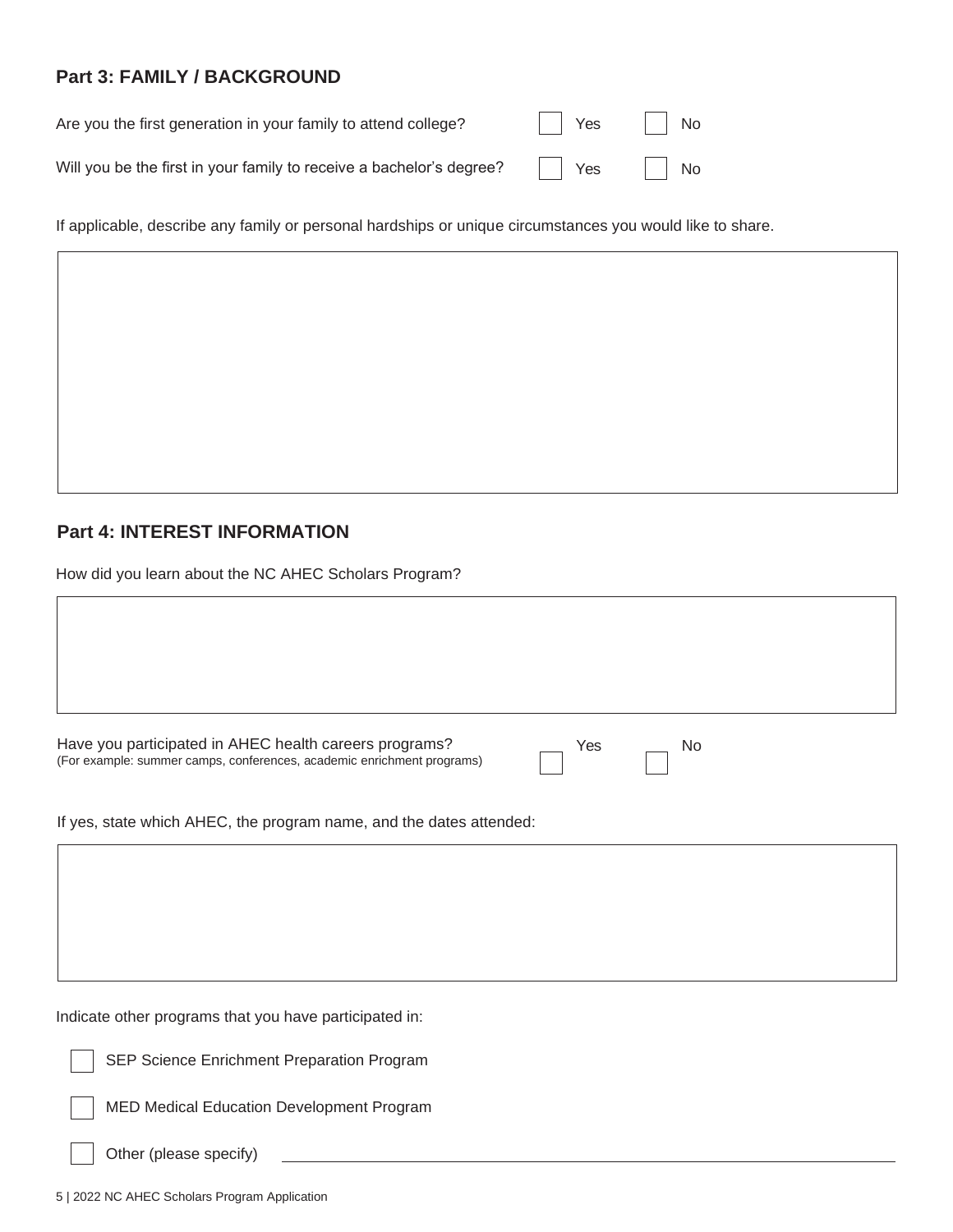#### **Part 5: ESSAY**

Respond to one of the essay questions below in 300 to 500 words. Please be sure to answer all parts of the question.

#### **ESSAY 1**

Describe your background and career goals. Explain any unusual aspects of your preparation and/or record. How do you feel the AHEC Scholars Program will be of benefit to you in accomplishing your academic and career goals?

#### **ESSAY 2**

Tell us about your proudest achievement, a time where you built something meaningful or important or made a significant contribution in the health field or in community service.

#### **ESSAY 3**

Why are you pursuing a health profession and what do you think is the most important aspect of a health care professionals's career?

| Essay choice chosen: | $\vert$ Essay 1 | $\vert$ Essay 2 | $\vert$ Essay 3 |
|----------------------|-----------------|-----------------|-----------------|
| <b>RESPONSE</b>      |                 |                 |                 |